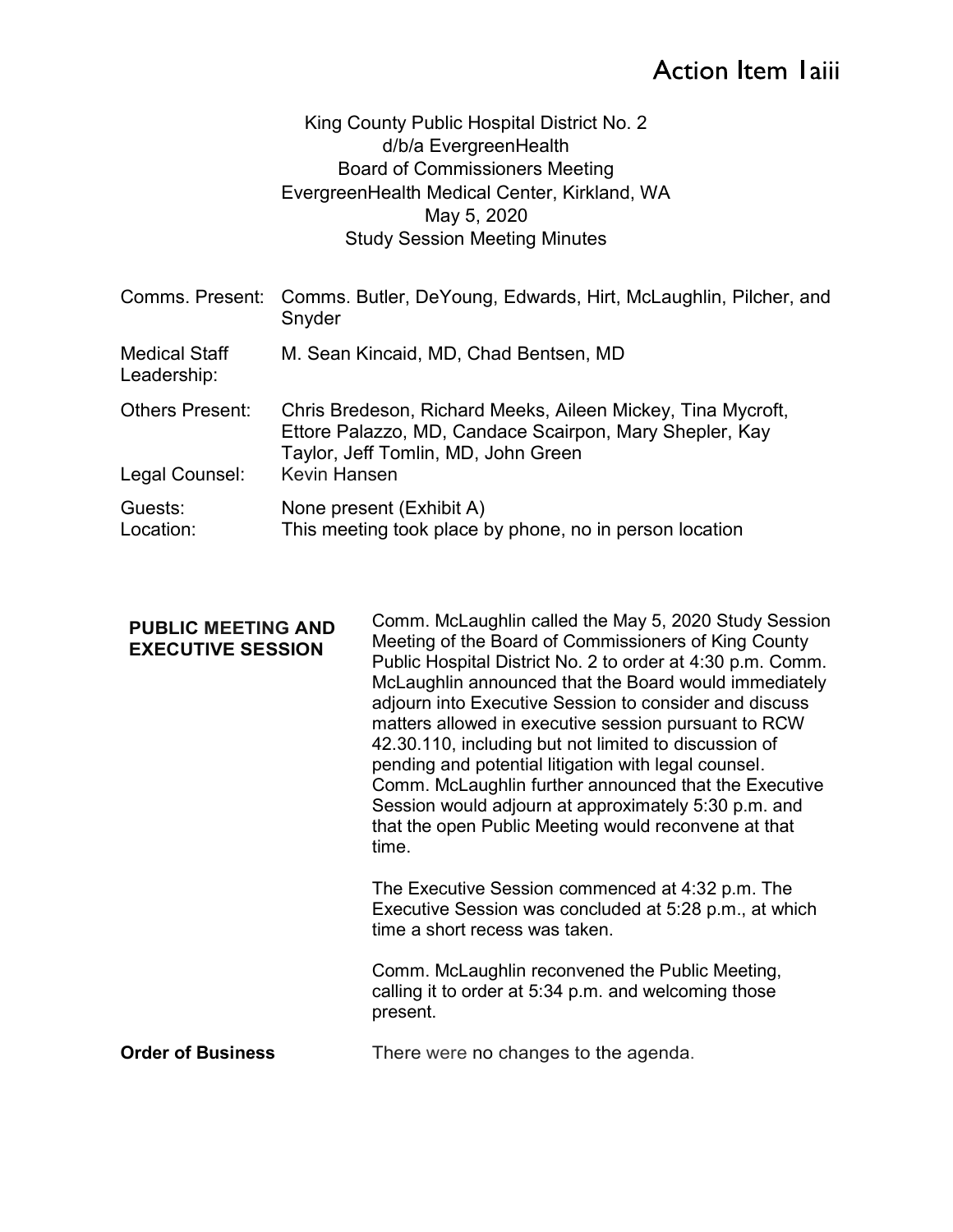## **Action Item**

| <b>Snohomish Public Hospital</b><br><b>District #1 Promissory Note</b> | Comm. Snyder made a motion to approve Resolution No.<br>912-20 regarding the issuance of a Promissory Note by<br>Snohomish Public Hospital District #1 to Coastal<br><u>Community Bank in an amount not to exceed \$4,200,000</u><br>for the purpose of providing funds to pay all or a portion of<br>EvergreenHealth Monroe's payroll costs under the<br>Paycheck Protection Program of the U.S. Small Business<br>Administration's 7(a) Loan Program and Section 1106 of<br>the CARES Act. |  |
|------------------------------------------------------------------------|----------------------------------------------------------------------------------------------------------------------------------------------------------------------------------------------------------------------------------------------------------------------------------------------------------------------------------------------------------------------------------------------------------------------------------------------------------------------------------------------|--|
|                                                                        | Comm. Edwards seconded the motion.                                                                                                                                                                                                                                                                                                                                                                                                                                                           |  |
|                                                                        | Comm. DeYoung abstained due to connectivity issues.                                                                                                                                                                                                                                                                                                                                                                                                                                          |  |
|                                                                        | The motion carried with 6 positive votes.                                                                                                                                                                                                                                                                                                                                                                                                                                                    |  |
|                                                                        | Tina Mycroft, CFO, presented the topic including the<br>reasons, parameters and timing.                                                                                                                                                                                                                                                                                                                                                                                                      |  |
| Discussion Items for Proposed Action on May 19, 2020                   |                                                                                                                                                                                                                                                                                                                                                                                                                                                                                              |  |
| <b>Hospital Plan of Care &amp;</b><br><b>Nursing Annual Report</b>     | Mary Shepler, Chief Nursing Officer, provided an<br>overview of the Nursing Annual Report. She noted this is<br>a Joint Commission and LeapFrog requirement and<br>requires the Board's approval. She reviewed the<br>provision of care document requirements, staffing<br>effectiveness, Nurse Sensitive Indicators, Focus Areas for<br>2020, etc. Ms. Shepler responded to questions from the<br>Board throughout.                                                                         |  |
|                                                                        | The Board commended Mary for her hard work and that<br>of the nurses in the organization.                                                                                                                                                                                                                                                                                                                                                                                                    |  |
| <b>AF&amp;CC Charter Review</b>                                        | Commissioner Butler, Chair of the Audit, Finance and<br>Compliance Committee, provided a brief summary of the<br>proposed and recommended changes to the Audit,<br>Finance and Compliance Committee charter.                                                                                                                                                                                                                                                                                 |  |
| <b>CEO Objectives</b>                                                  | Jeff Tomlin, MD, CEO, reviewed the process for setting<br>goals, including the timing of the strategic plans,<br>development of metrics, organizational goals, divisional<br>goals, etc. He reviewed the impacts of COVID-19 on the<br>2020 goals. Dr. Tomlin responded to questions from the                                                                                                                                                                                                |  |

Board throughout.

**Reports**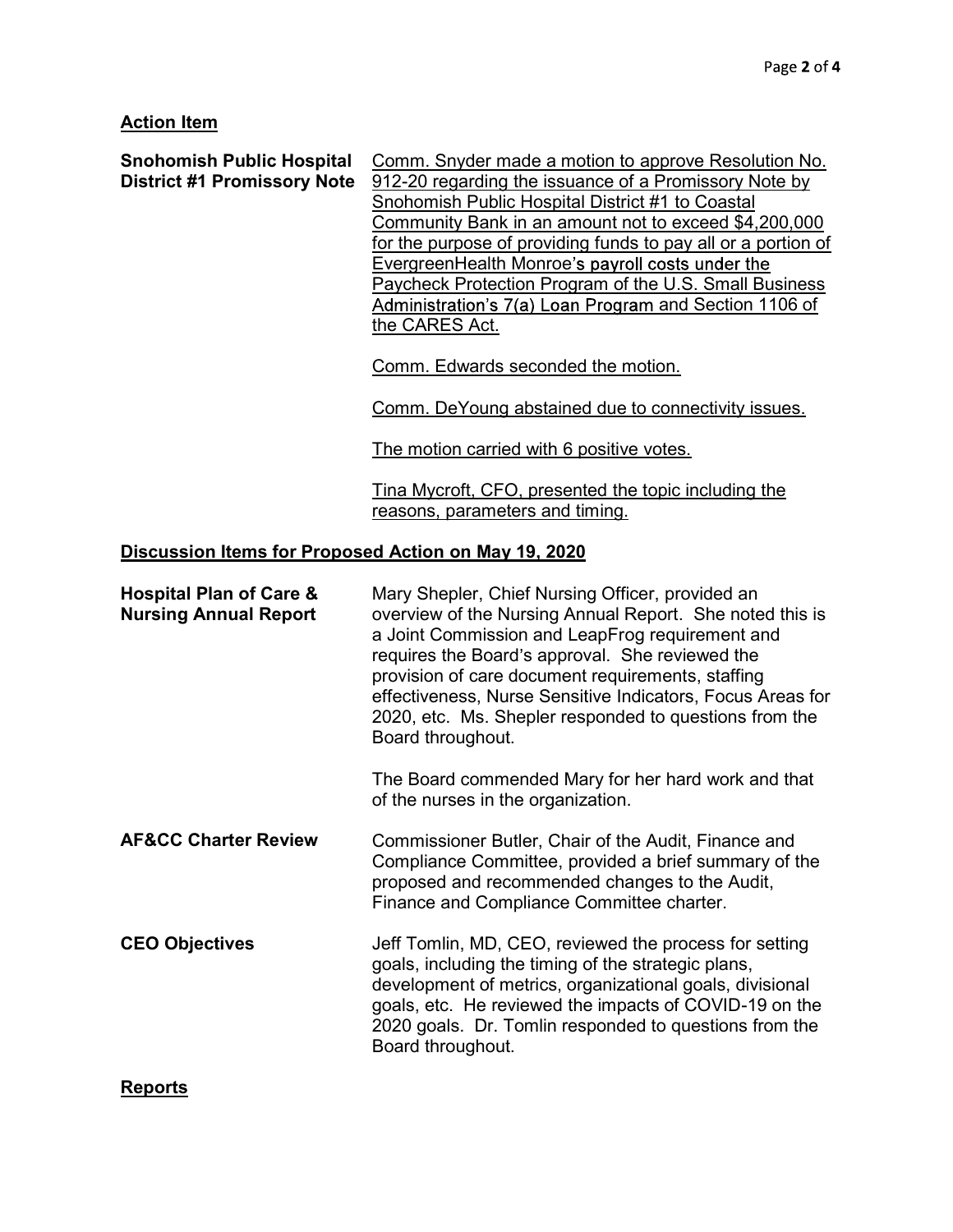| <b>Medical Staff Update</b>      | Sean Kincaid, MD, President, Medical Staff, stated he<br>appreciates Ms. Shepler's report and that he came to<br>Evergreen Health due to the collaborative effort here. The<br>Medical Staff is excited to get back to some sort of normal<br>procedural schedule. Dr. Kincaid responded to questions<br>from the Board throughout. |
|----------------------------------|-------------------------------------------------------------------------------------------------------------------------------------------------------------------------------------------------------------------------------------------------------------------------------------------------------------------------------------|
| <b>CEO/Administrative Update</b> | Dr. Tomlin provided an update regarding<br>communications, Emergency Department visits, the CNN<br>interview, etc.                                                                                                                                                                                                                  |
|                                  | Ms. Mycroft provided a brief update on the financial<br>impacts of COVID-19 and next steps.                                                                                                                                                                                                                                         |
|                                  | Ms. Taylor provided an update on Communications<br>activities including Nurse's Week, Hospital Week,<br>Continuing Your Care Program, etc.                                                                                                                                                                                          |
| <b>Adjourn</b>                   | The May 5, 2020 meeting of the Board of<br><b>Commissioners for King County Public Hospital District</b><br>No. 2 was adjourned at 7:07 p.m.                                                                                                                                                                                        |

ATTEST:

Minerva Butler, Secretary/Commissioner

Minerva Butler, Secretary/Commissioner May 20, 2020 12:59 PM PDT